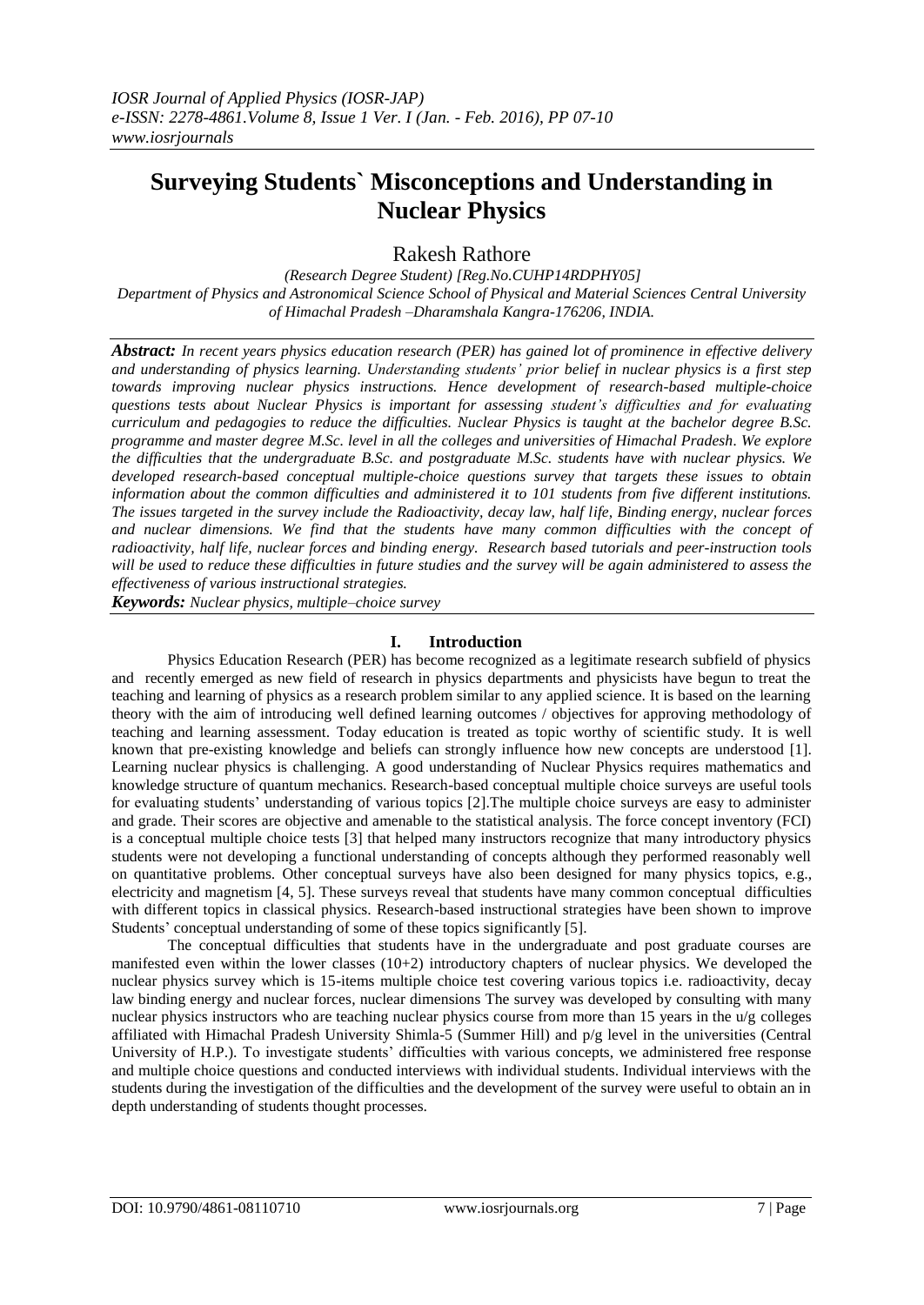## **II. Survey Design**

The Nuclear Physics Survey (NPS) focuses on assessing students' understanding of the conceptual framework of nuclear physics instead of assessing their mathematical skill. We analyzed and evaluated the syllabi of Nuclear Physics taught in the colleges major core course VIII (NUCLEAR PHYSICS code BSCPHY0408) of Himachal Pradesh University Shimla-Summer Hill and Central University of H.P. Dharamshala at shahpur (NUCLEAR AND PARTICLE PHYSICS code PAS 409). Then common important concepts at u/g and p/g level were selected after taking opinion of the instructors (subject experts) we paid particular attention to the issue of reliability and validity [6-8] while designing the NPS. Reliability refers to the relative degree of consistency between the test scores if an individual repeats the test procedures. Validity refers to the appropriateness of interpreting the test scores. To ensure that the survey is valid, the opinions of several instructors about goals of course and the concepts and skills their students have learned were taken in to account. We sent e-mails to instructors in the colleges and universities to get their opinions and suggestions and finally we received e mails with their suggestions, comments and opinions. Apart from asking the instructors about these issues through emails, we discussed these issues individually with several instructors at Central University of H.P. Dharamshala Kangra (H.P.) and colleges in the district Kangra of Himachal Pradesh, i.e. Govt. P. G. College Palampur and Dharamshala. The NPS (Nuclear Physics Survey) includes a wide range of topics that the instructors expected their students to know such as the Radioactivity, Decay law, half life, Nuclear forces, Binding energy and Nuclear Dimensions. In developing good alternative choices for the multiple-choice questions, we took advantage of the prior investigations of advanced students' difficulties with various topics at the undergraduate level e.g., Binding energy and Decay law. The alternative choices for each question often had distracters (incorrect choices) which reflected students 'common misconceptions [9] to increase the discriminating properties of the questions. Having good distractors (incorrect choices) in the alternative choices is important so that the students do not select the correct answer for the wrong reason. To investigate students' difficulties further with some concepts before designing the multiple choice questions for the NPS, we developed and administered open-ended (or free-response) questions to the students. The answers to the open-ended questions were summarized and categorized and helped in develop good alternative choices for MCQ of NPS.

#### **Question 1**

For a radioactive nuclei obeying radioactive decay law  $N = N_0 e^{-\lambda t}$  and at half life  $(T_{1/2})$ ,  $N = N_0/2$ consider a radioactive sample with initially 1000 atoms. How many half-lives have elapsed when 750 atoms have decayed?

A) 0.25 B) 0.41 C) 0.50 D) 0.75 E) 1.3 F) 2.0 G) 2.4 H) 4.0

Question 1 tests the conceptual understanding of the radioactive decay law. The correct answer is two half-lives. It is however simpler to successively use the definition of a half-life: since only one quarter of the original nuclei have remained, two half-lives must have elapsed. It is noticeable that, of those students with the correct answer, the great majority argued with the definition of the half-life and did not use the formula, whereas for students with the incorrect answer, a much greater percentage of students used the decay law formula to calculate half life and chosen wrong option. Incorrect answers were 0.41 (ten postgraduate students and twenty five in the under-graduate) and 0.50 (five students in the post-graduate) This result can be obtained by calculation using the decay law  $N(t) = N0 \exp(-\lambda t) = N02 - t/T1/2$ , where  $\lambda$  is the decay constant and  $T1/2$  is the half-life.

#### **Question 2**

Half life (T<sub>1/2</sub>) of radioactive nuclide is expressed as T<sub>1/2</sub>=0.693/ $\lambda$  and at T<sub>1/2</sub> N=N<sub>0</sub>/2 considers a radioactive sample containing only a single type of radioactive nuclide that decays to a stable daughter nucleus. What fraction of radioactive nuclei remains after 4 (four) half-lives?

| A) $1/2$  | $B)$ 1/4  | C) $1/8$  |
|-----------|-----------|-----------|
| D) $1/16$ | $E)$ 1/32 | $F)$ 1/64 |

**Question 5**:- Which of the four known forces of nature is responsible for gamma γ decay?

A) Strong force B) Weak force C) Electromagnetic force D) Gravitational **Question 8:**- Nuclear radius (R) is expressed in terms of mass number (A) as  $R=R_0A^{1/3}$ , How does nuclear mass density change with increasing mass number?

A) it increases exponentially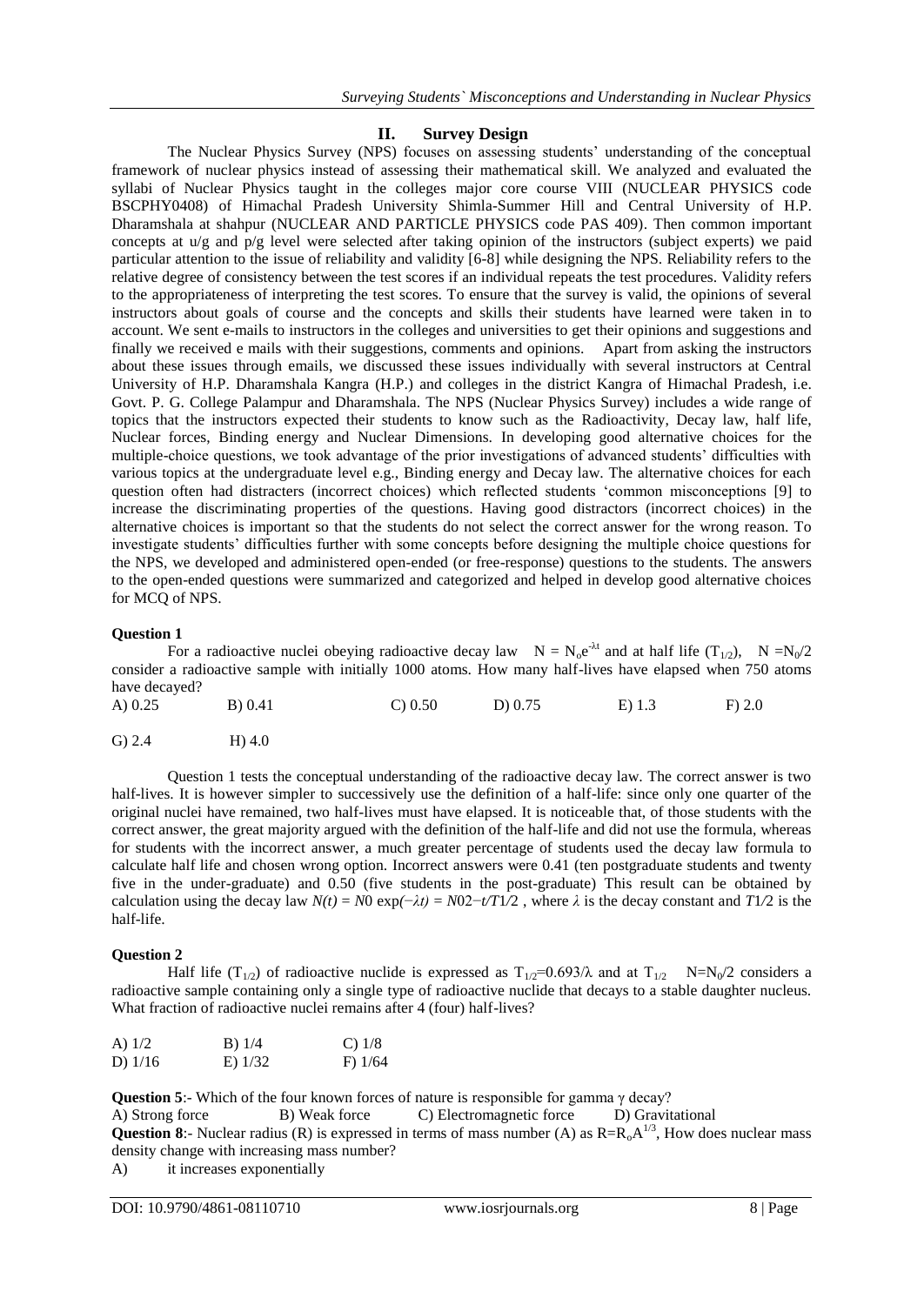- B) it increases linearly
- C) it remains constant to a good approximation.<br>D) it decreases linearly
- it decreases linearly
- E) it decreases exponentially

In Question 5 and 8 90% students marked correct answer with reasoning option certain and 20% students marked with correct answer E of question2.

# **III. The Survey Results**

The NPS was administered to 101 students from 5 institutions (3 different classes were involved at post graduate level and undergraduate level). Among the 101 students, 51 were IVth semester undergraduate college students enrolled B.Sc.(Major Physics) at Govt. P.G college Chamba (H.P.) and D.A.V. College Banikhet (Dalhousie ) and 50 students enrolled for M.Sc.(Physics) of Sai University -Palampur, MCM-DAV college Kangra and central university of Himachal Pradesh shahpur



Figure 1: correct response outcome of the survey of post graduate students.



Survey result of the test given by the M.Sc. (Physics) students of Sai University Palampur and DAV College Kangra conducted at Central University of Himachal Pradesh at Shahpur. It is clear from the result that no one has given correct response of Q.No.1 (misconception about half life of radioactive element) while 32% of students correct answer for  $O.No2$ of students responds correct answer for Q.No2 FIG. 1: A view of the students attempting nuclear physics survey at central university of Himachal Pradesh.

| IV. | <b>Item Analysis</b> |  |
|-----|----------------------|--|
|     |                      |  |

| <b>Concepts</b>                       | <b>Number</b> |
|---------------------------------------|---------------|
| Half life of radioactive element      |               |
| Binding energy                        |               |
| $\alpha$ , $\beta$ , $\gamma$ , Decay |               |
| Nuclear dimensions                    |               |
| Nuclear density and shape             |               |

**Table 1** number of questions belonging to each category